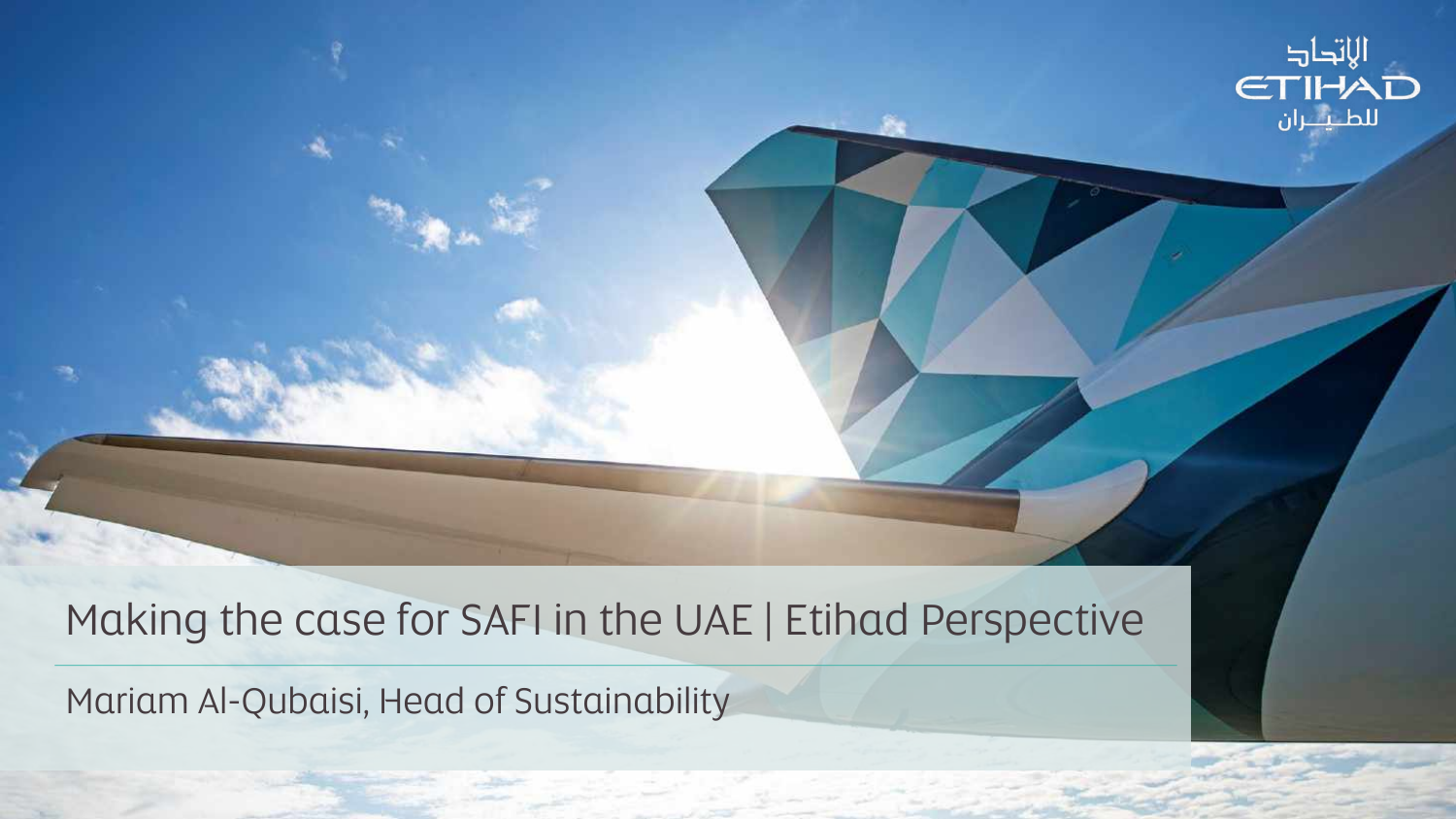

*OUR PEOPLE* FAST FACTS & FIGURES | FEBRUARY2020

Etihad Aviation Group is a diversified global aviation and travel group comprising seven business divisions – Operations, Commercial, Maintenance, Repair & Overhaul (MRO), Human Resources & Organisational Development, Finance, Digital & Innovation and Transformation.

The success of the Etihad Aviation Group is driven by its people, and the ability to source, develop, engage and deliver a highly focused multicultural workforce that is committed to its customers, and to each other.







\*Others - Include HR & OD, Group Support Services, Finance, Airline Equity Partners,Transformation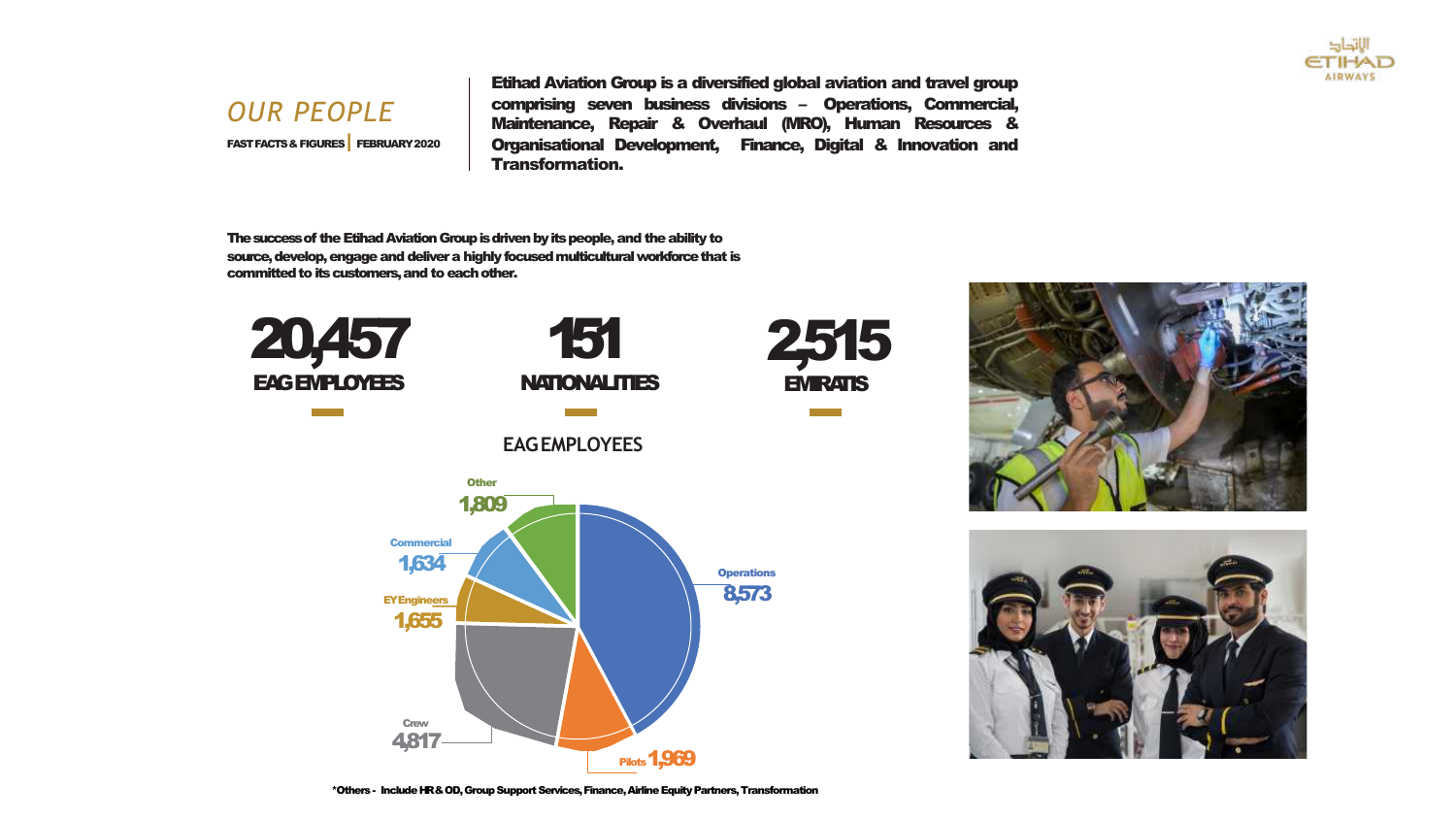

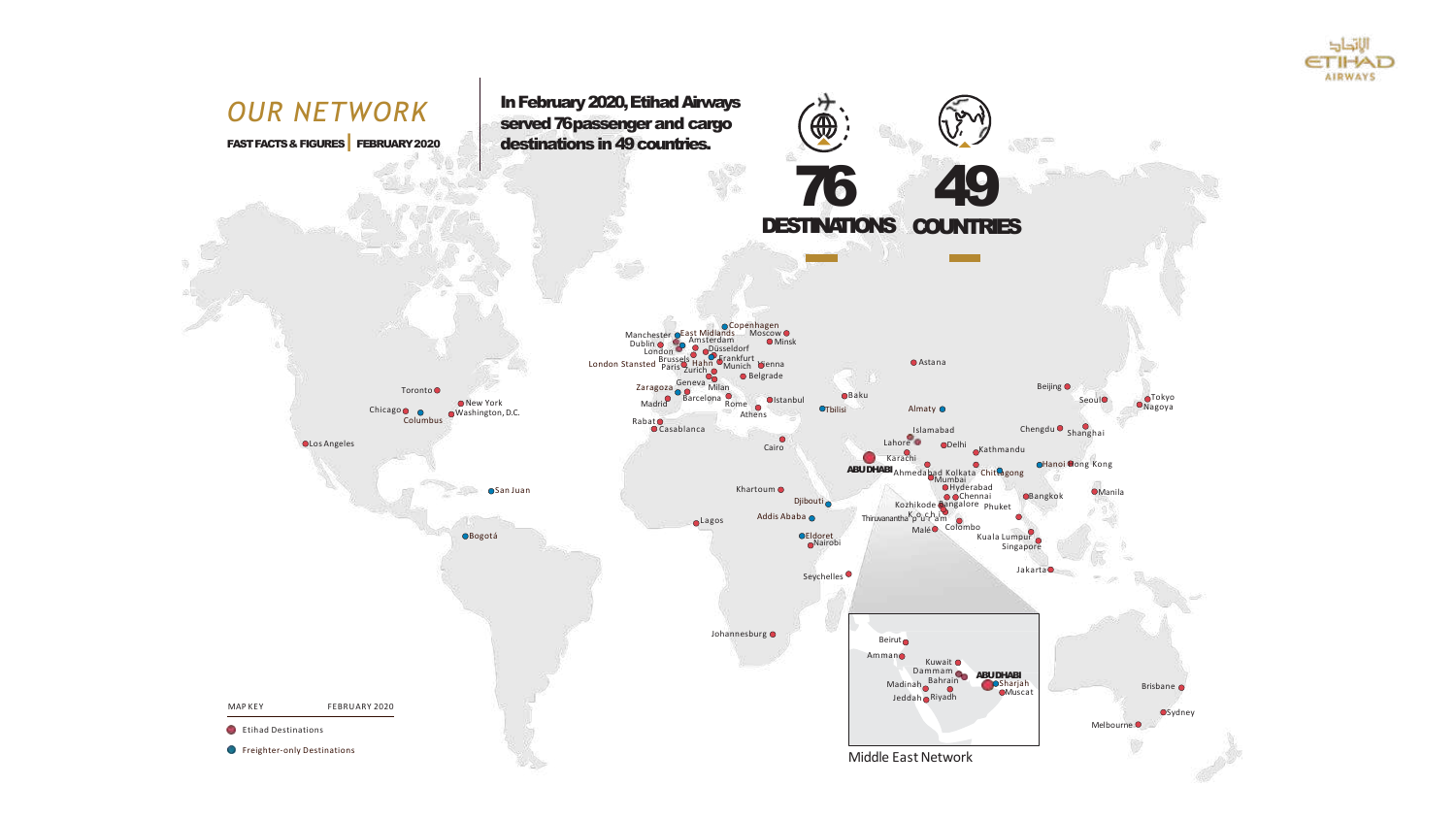#### *OUR FLEET* FAST FACTS & FIGURES | FEBRUARY2020

Etihad Airways' fleet is one of the youngest in the world and, as of February 2020 comprised of 96 passenger aircraft.





|                   | <b>ARCRAFT TYPE</b>         | <b>CLRRENT FLEET</b> |
|-------------------|-----------------------------|----------------------|
|                   | <b>Airbus A320 - Family</b> | 29                   |
| <b>SETIHAD +#</b> | <b>Airbus A380</b>          | 10                   |
|                   | <b>Boeing 787- Family</b>   | 38                   |
|                   | <b>Boeing 777- Family</b>   | <b>19</b>            |
|                   | <b>Boeing 777 Freighter</b> | 5                    |

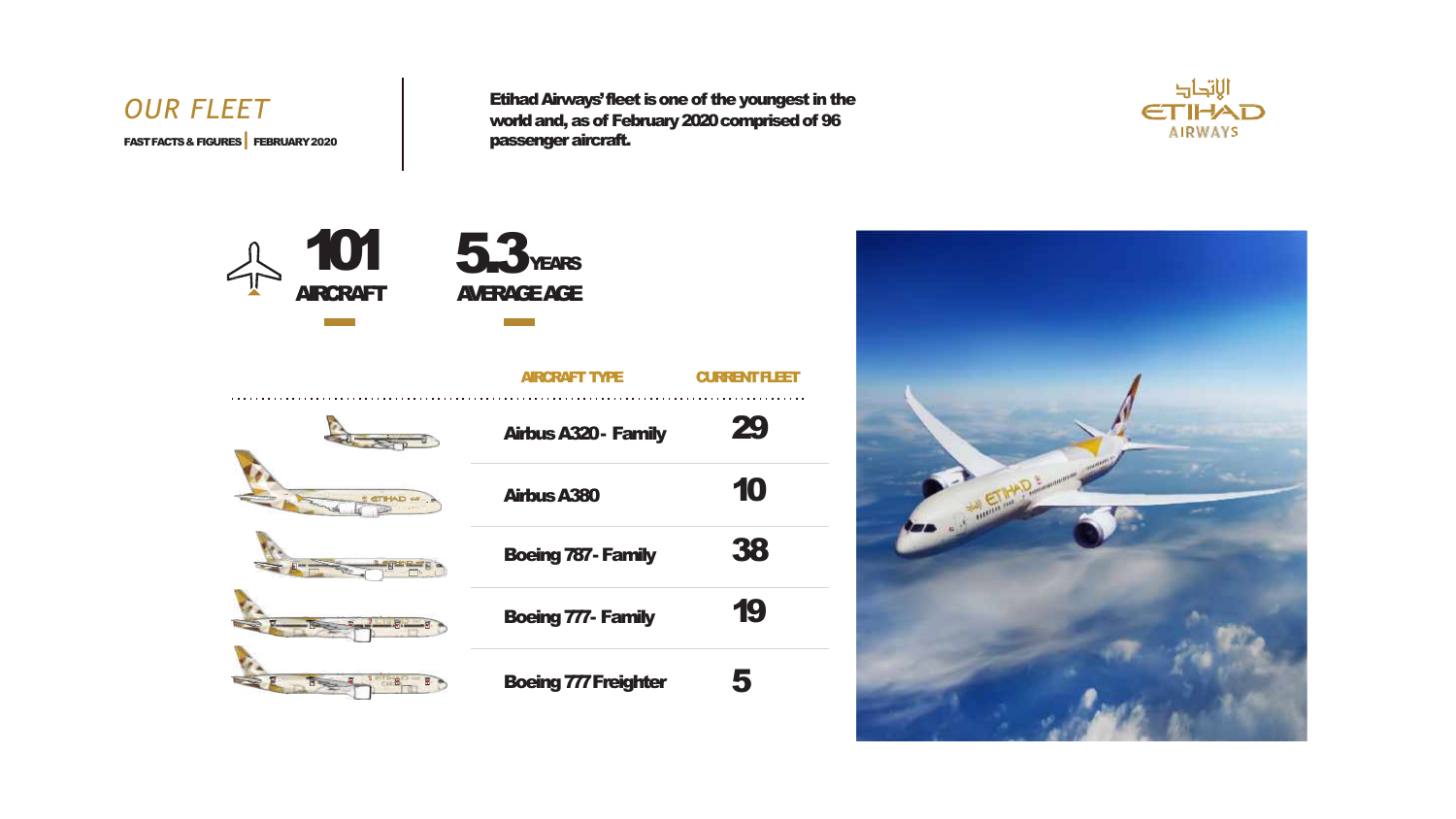



# Greener V

## *SUSTAINABILITY*

- Regulatory compliance
- Education & awareness
- Emissions Control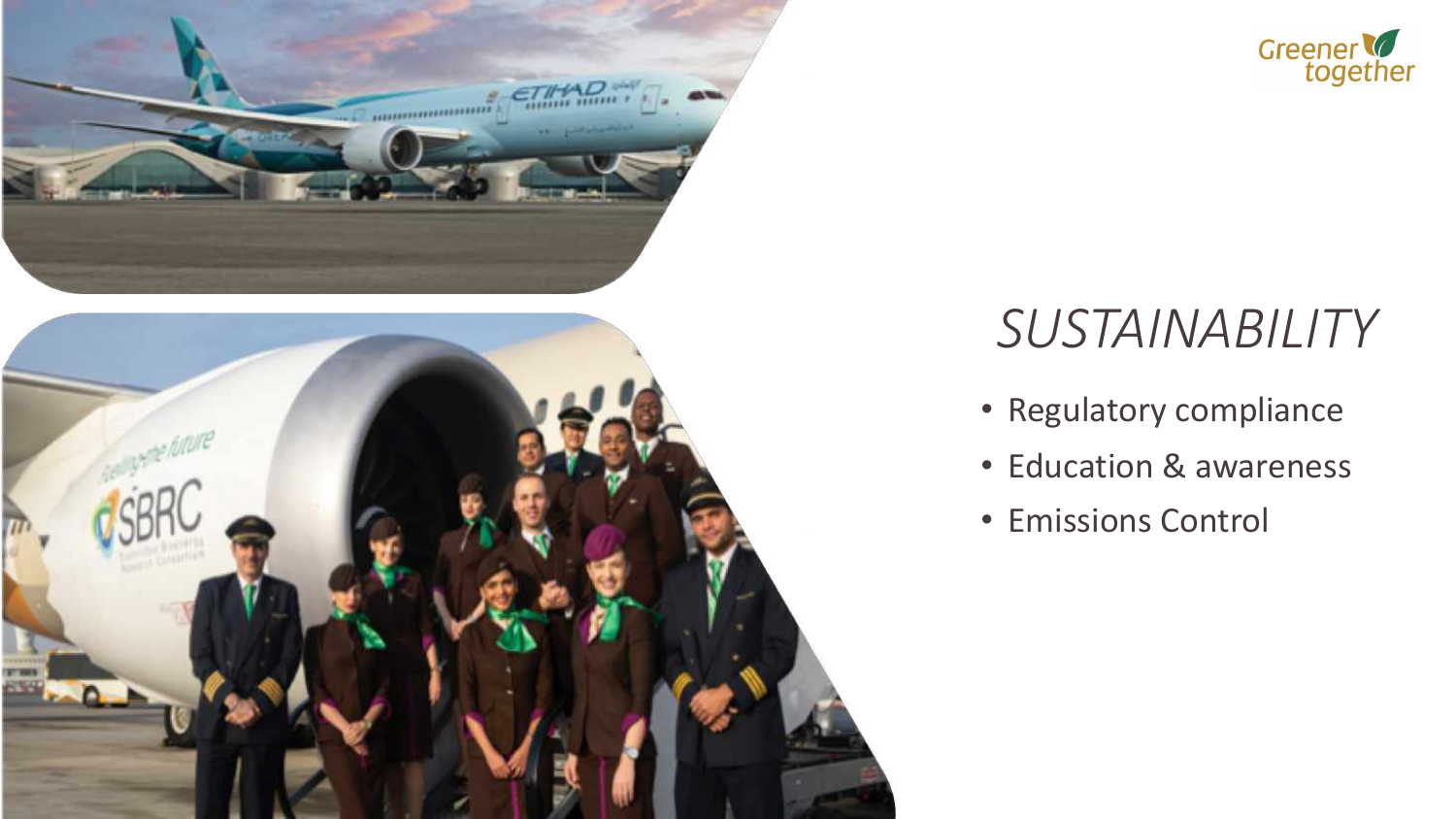## **Etihad Sustainability**

Greener<sup>V</sup>



#Greenertogether





#### **OUR BOEING 787 DREAMLINER FLEET**

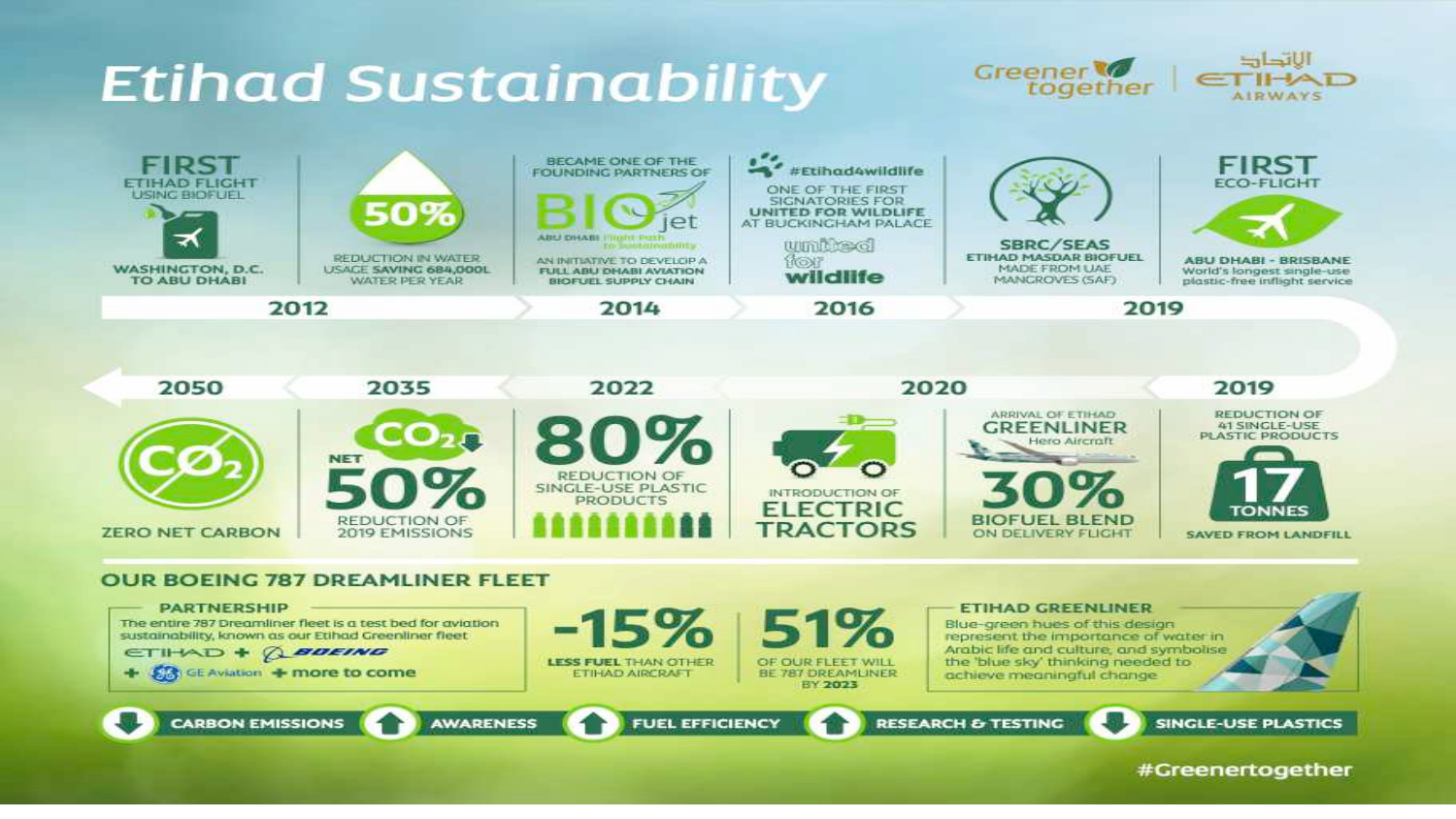



- 50% Reduction in 2019 CO<sub>2</sub> Emissions by 2035
- Carbon neutral by 2050
- $\checkmark$  Sustainable Aviation Fuels (SAFs)
- $\checkmark$  Carbon Offsets
- $\checkmark$  Operational Efficiencies
- $V$ Waste reduction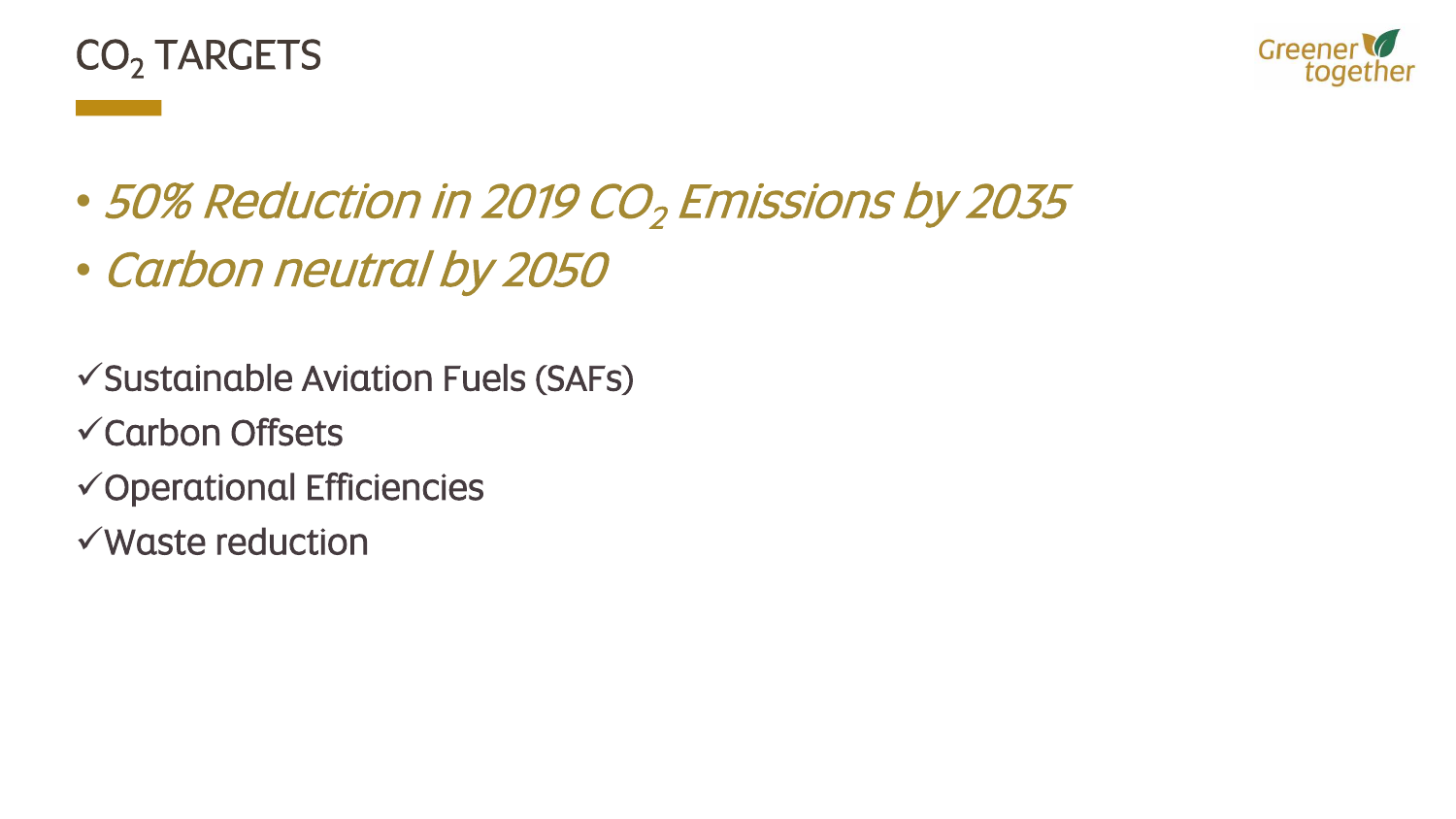



• The partners in the Sustainable Bioenergy Research Consortium (SBRC) are all technology and business leaders in their fields

• The objective of the SBRC is to unlock the potential of seawater and arid land to produce biomass that can be converted into sustainable aviation fuel

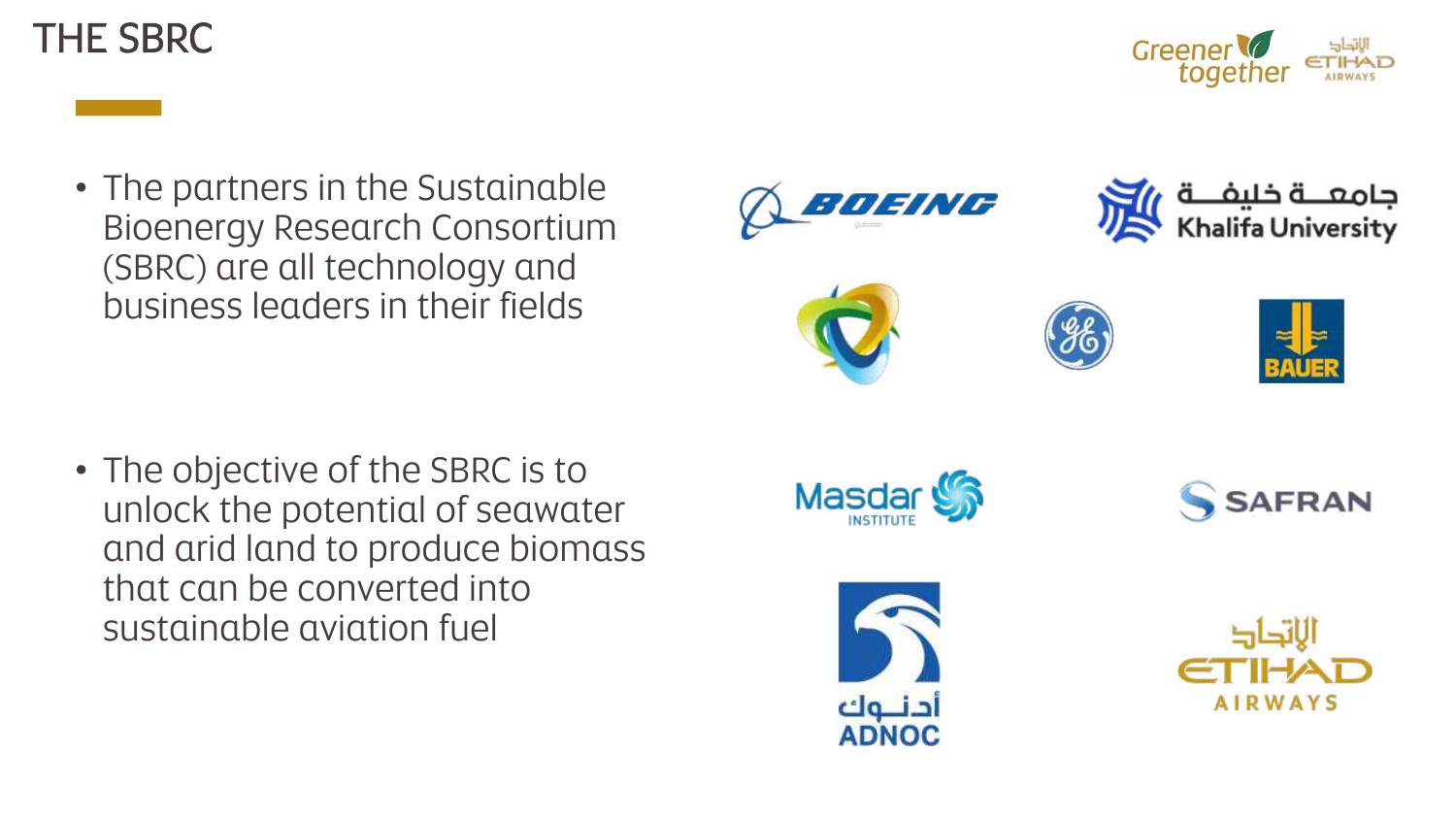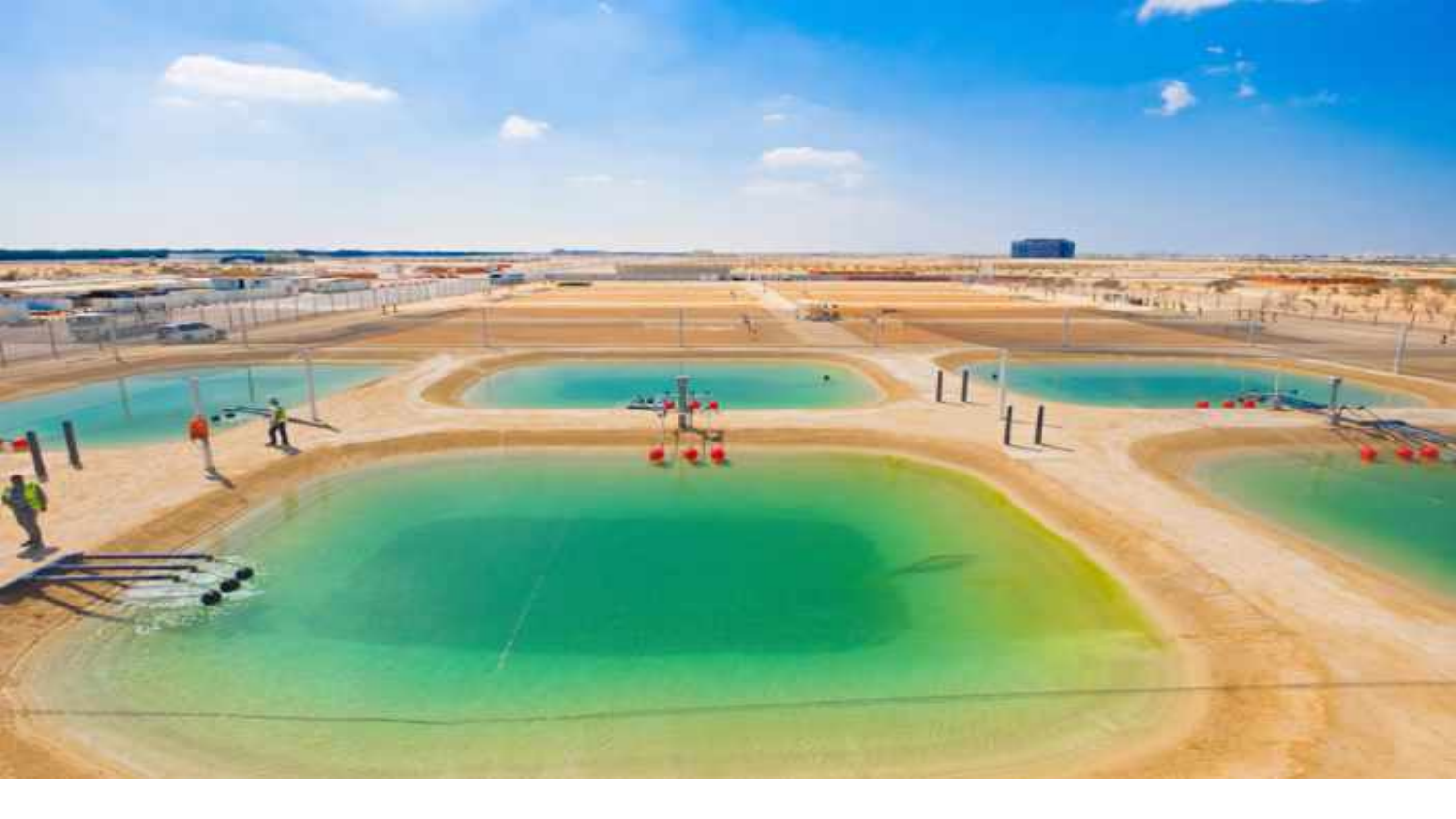





# Greenliner Programme

#### **Objective:**

• To highlight EAG Sustainability initiatives and provide a testbed for new ideas.

#### **Eco flights have promoted the following sustainable initiatives:**

- Biofuels
- Expedited ATC Routing
- Single-use Plastic Reduction
- Overall weight reduction
- Boeing Software

#### **Future Opportunities :**

- New Biofuels
- **Offsetting**
- Lightweight equipment
- Internal awareness
- External collaborations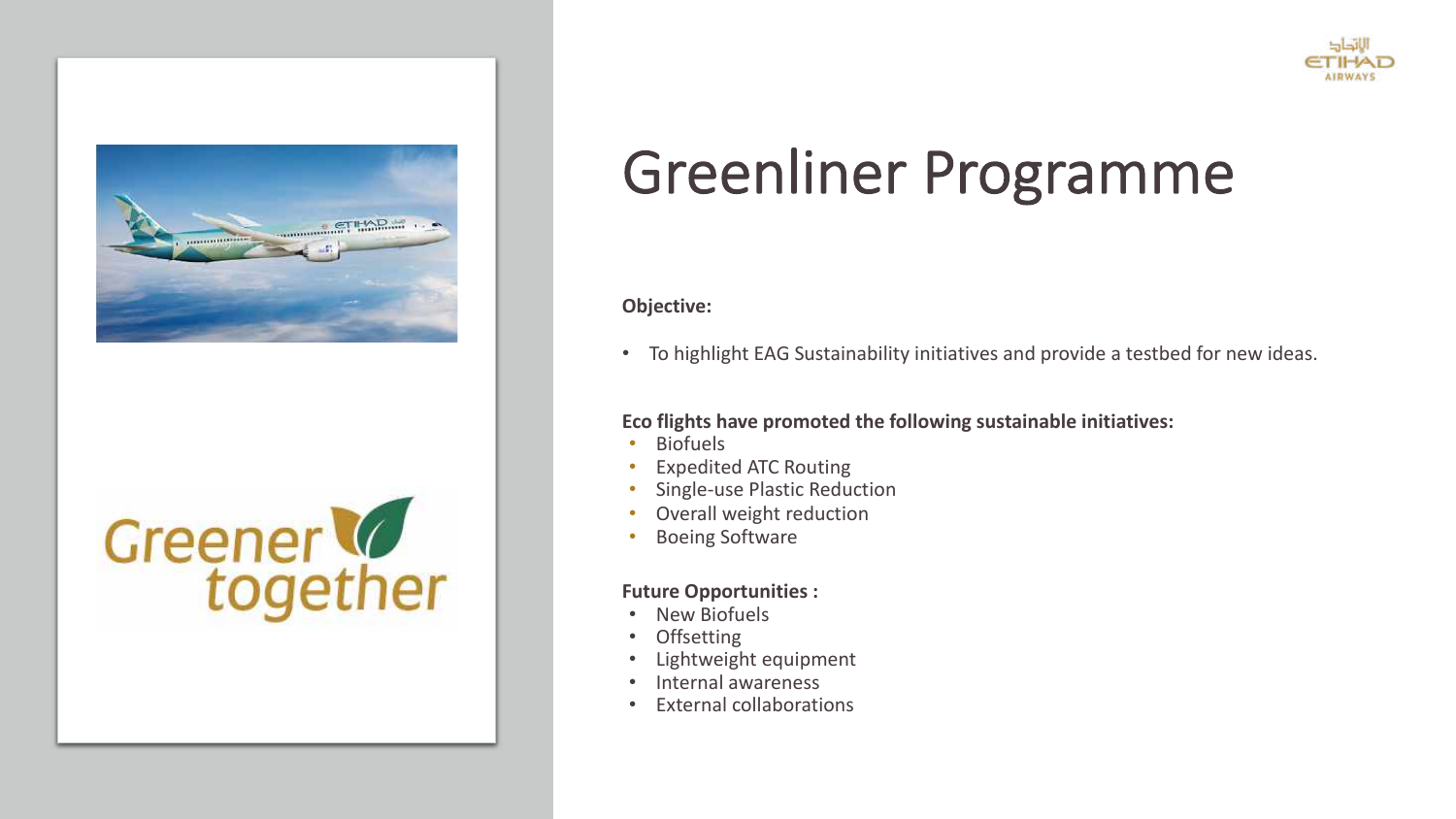### WASTE TO FUEL



Abu Dhabi's Waste Master Plan 2040 aims to divert 75% of municipal waste away from landfills

- Tadweer is working with EAG on a mega project to convert municipal solid waste to fuel.
- Tadweer and Etihad are also working to establish a facility that recycles cooking oil into biofuel.

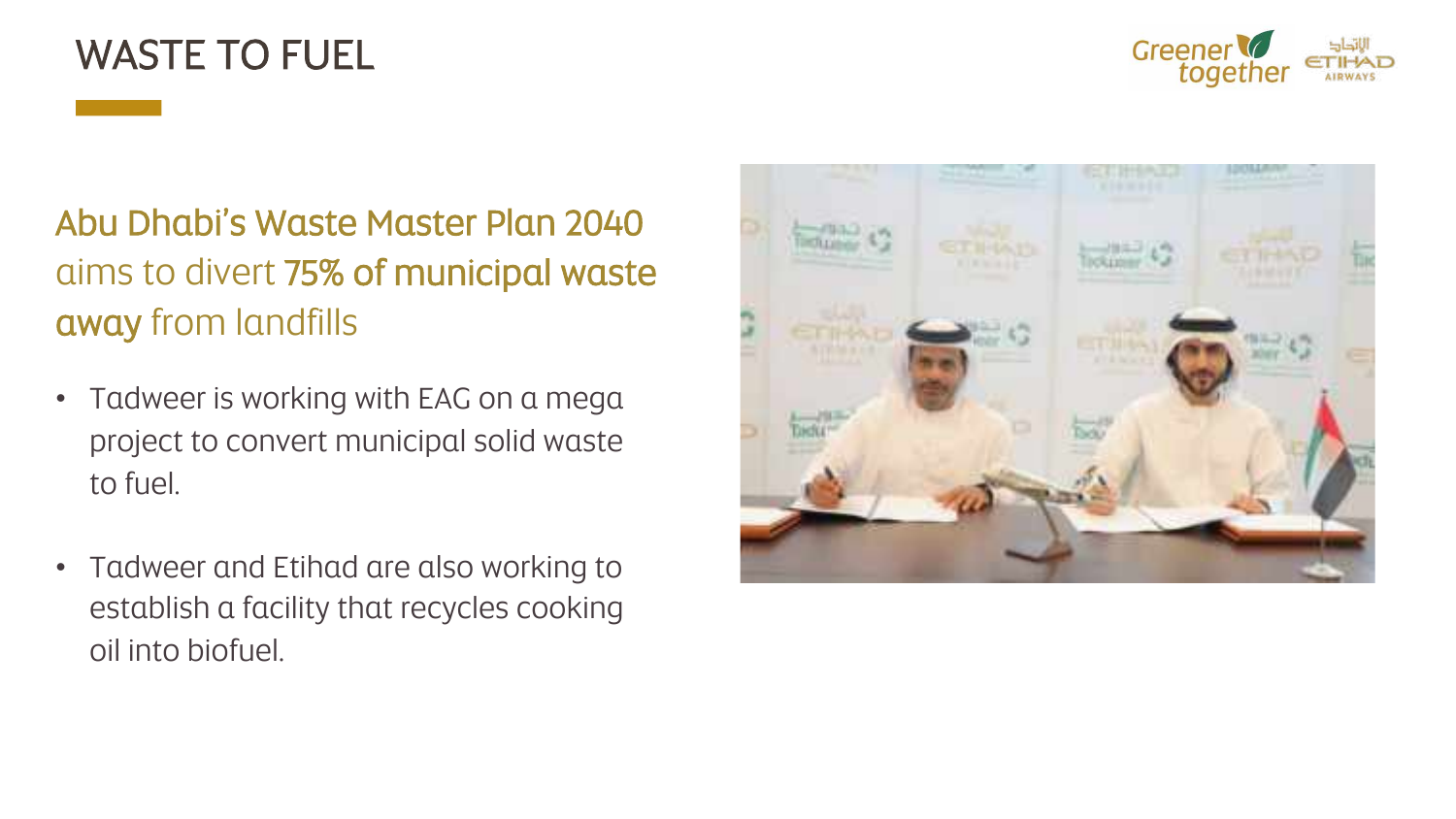





禿











**BAUER** 









Modern Slavery Act 2015

**CHAPTER 30** 

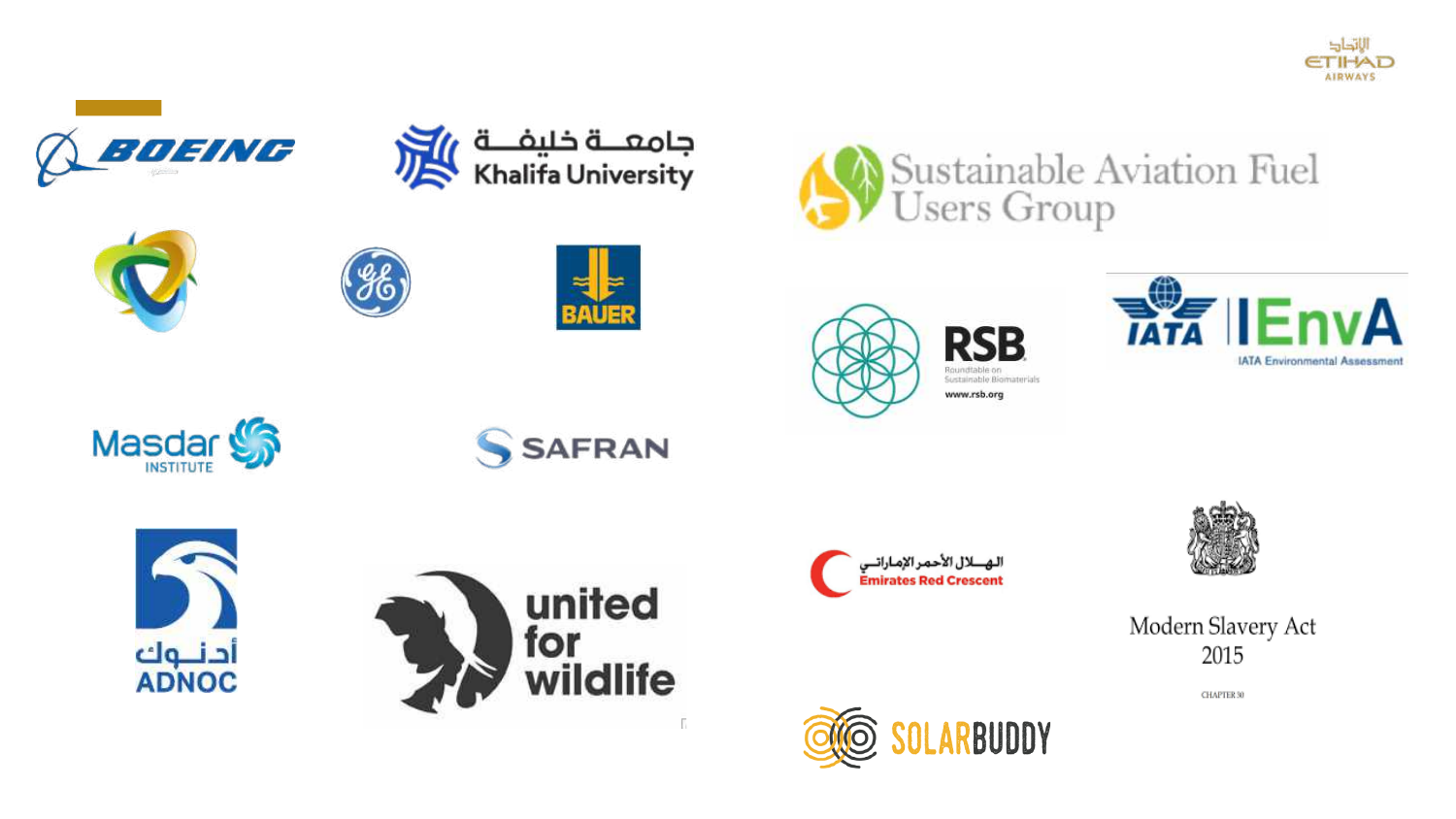

# طموح<br>زایــد

Alazzaa Astronaut Mission 1 2112